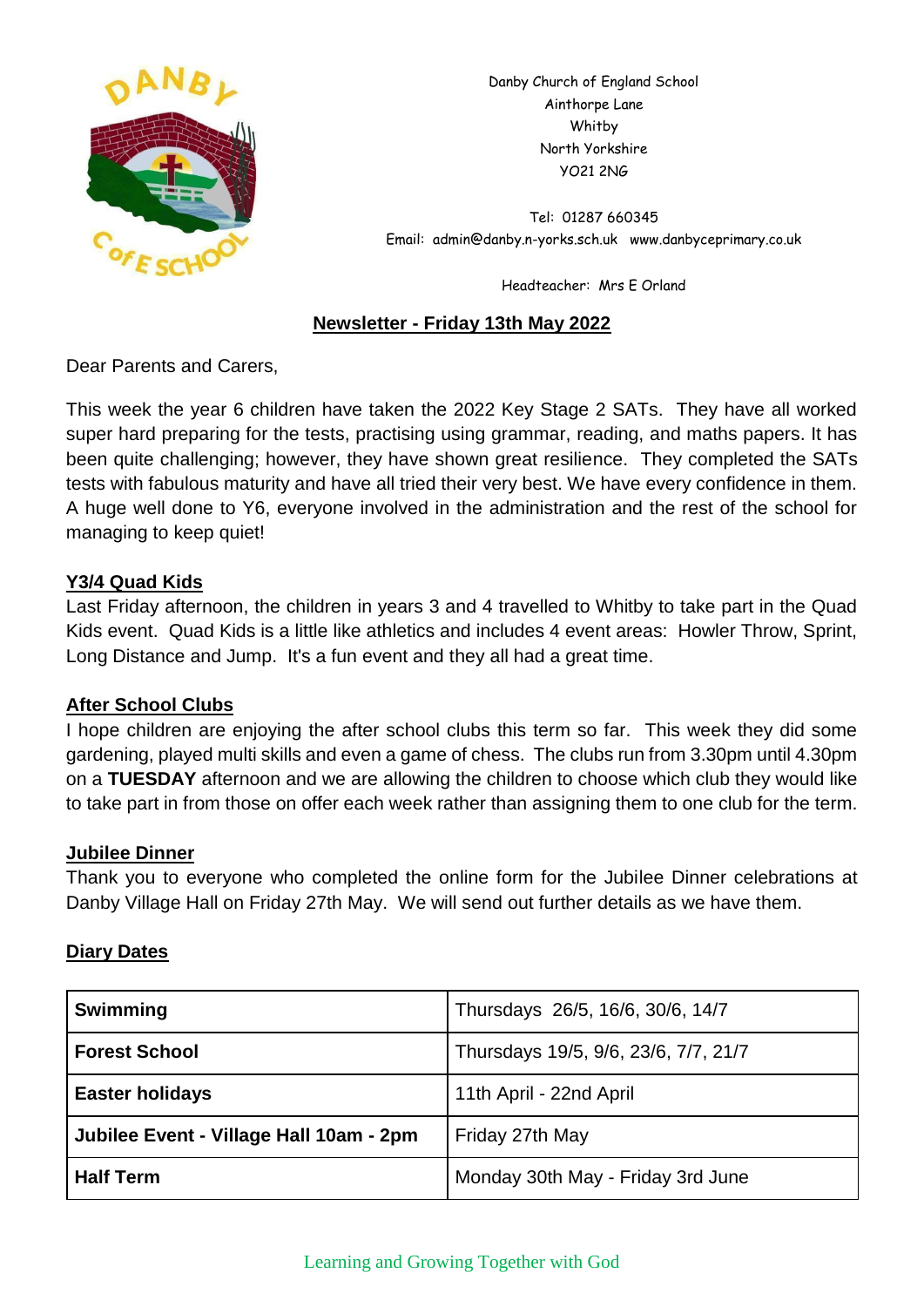| <b>Whole School Photos</b>  | Monday 20th June |
|-----------------------------|------------------|
| School breaks up for Summer | Friday 22nd July |

The term dates for this academic year and the next, including professional development days, are kept up to date on our school website. [Click here to access the page.](https://www.danbyceprimary.co.uk/information-and-newsletters/term-dates/)

Next week, I will be at Danby on Monday, Wednesday and Friday and Egton on Tuesday and Thursday.

With best wishes,

Loz Orland

Liz Orland Headteacher

# **The information below has not changed but is still relevant.**

# **Village Jubilee Party**

Danby village are holding a Queens Jubilee party for anyone to attend on Friday 3rd June 2022, starting at 1pm in the village hall, car park and green. Food stalls will be available.

They will be holding a "best Victoria Sponge" cake competition for everyone to enter and a drawing and poetry competition for the children which we will be contributing to as a school.

#### **Ukraine Resources**

Obviously, the situation in the world has sadly changed over the last week or two. Some resources have been put out to enable school staff and families to support children with questions and discussions which you may find useful [HERE](https://educationhub.blog.gov.uk/2022/02/25/help-for-teachers-and-families-to-talk-to-pupils-about-russias-invasion-of-ukraine-and-how-to-help-them-avoid-misinformation/) and [Speaking with Children about](https://schools.cityofsanctuary.org/2022/02/28/speaking-with-children-about-the-war-in-ukraine)  [the War in Ukraine | Schools of Sanctuary,](https://schools.cityofsanctuary.org/2022/02/28/speaking-with-children-about-the-war-in-ukraine) [Advice if you're upset by the news -](https://www.bbc.co.uk/newsround/13865002) CBBC [Newsround,](https://www.bbc.co.uk/newsround/13865002) and in the additional resource added to the email.

#### **Federation Jubilee Arrangements**

As the Jubilee celebrations fall during the half term holiday we are making a special plan for our own Jubilee celebration with both schools within our federation. A shared lunch is planned for both schools on Friday 27th May at Danby Village Hall. We very much hope to be in a position to invite parents to join us, so please do save the date and further details will follow in due course!

# **Castleton Cricket Club**

Castleton CC will be running Dynamos and All Stars cricket programmes for primary school children again this year. The programmes are accredited by the English Cricket Board and are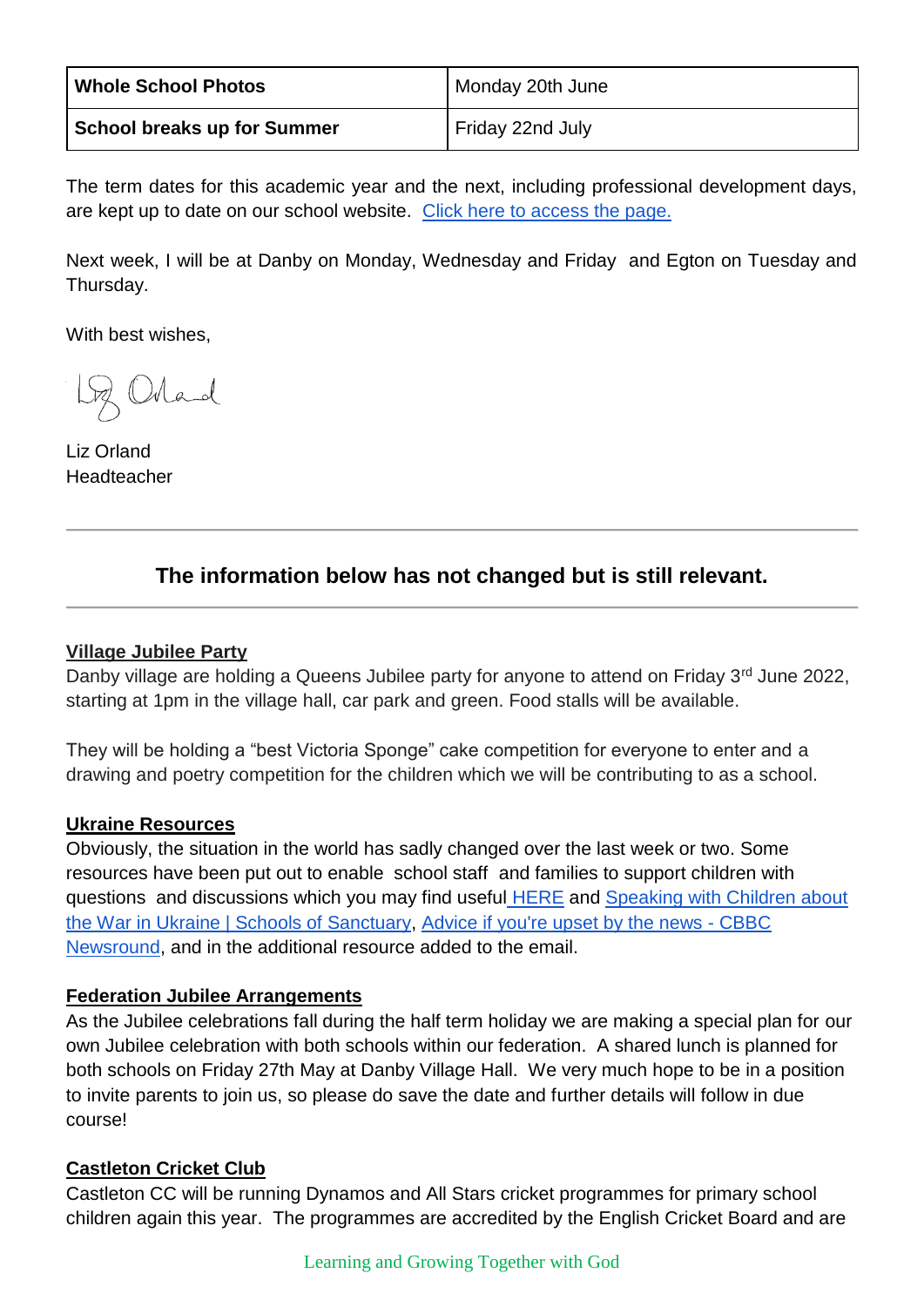delivered by trained coaches. Dynamos is a 7-week programme starting in May and is for children approx aged 8-11 (juniors). All Stars is an 8-week programme for children approx aged 5-7 (infants). Sessions are on Thursdays evenings at Castleton cricket pitch. All abilities welcome. If you would like to find out more or book a place, please visit:

**Dynamos**: [https://ecb.clubspark.uk/Dynamos/Course/5bc82e88-03be-487d-a6db-](https://ecb.clubspark.uk/Dynamos/Course/5bc82e88-03be-487d-a6db-4da62ee15b9c)[4da62ee15b9c](https://ecb.clubspark.uk/Dynamos/Course/5bc82e88-03be-487d-a6db-4da62ee15b9c) **All Stars**:<https://ecb.clubspark.uk/AllStars/Course/bdf3b2e8-d953-43e4-aa3c-41560b1a49d0>

If you have any questions, please contact castletoncricketclub@gmail.com

# **Free School Meal Eligibility**

If you think you may be entitled to free school meals for your child, please use the application form which can be found on the NYCC website [-Free school meals | North Yorkshire County](https://www.northyorks.gov.uk/free-school-meals)  [Council.](https://www.northyorks.gov.uk/free-school-meals)

Even if your child is in Reception, Year 1 or Year 2 and currently receives universal free school meals, please check your entitlement. Being eligible will mean that the school receives additional funding for your child which will go towards their learning and any additional support they may need.

To qualify for free school meals you must fulfil one of the following criteria:

- Universal Credit, provided you have an annual net earned income of no more than £7,400, as assessed by earnings from up to three of your most recent assessment periods (£616.67 per month);
- Income Support;
- Income-based Jobseeker's Allowance;
- Income-related Employment and Support Allowance;
- Support under part six of the Immigration and Asylum Act 1999;
- The quarantee element of Pension Credit:
- Child Tax Credit, provided you are also not entitled to Working Tax Credit and have an annual household gross income that does not exceed £16,190 (as assessed by HMRC); or
- Working Tax Credit run-on, paid for four weeks after you stop qualifying for Working Tax Credit. Please note that contributions-based benefits, including contribution-related Jobseekers' Allowance do not entitle you to claim free school meals.

If you need any help or further clarification, please contact the school office.

# **Jewellery in School**

Please could we remind everyone of the policy regarding jewellery in school.

**'Jewellery is not allowed to be worn for Health and Safety reasons following a directive from North Yorkshire County Council. However a watch and small stud earrings may be worn on a daily basis but must be removed for PE.'**

We have noticed a number of children wearing items such as bracelets and necklaces recently. Not only does this present a health and safety risk but also causes upset if these items get lost.